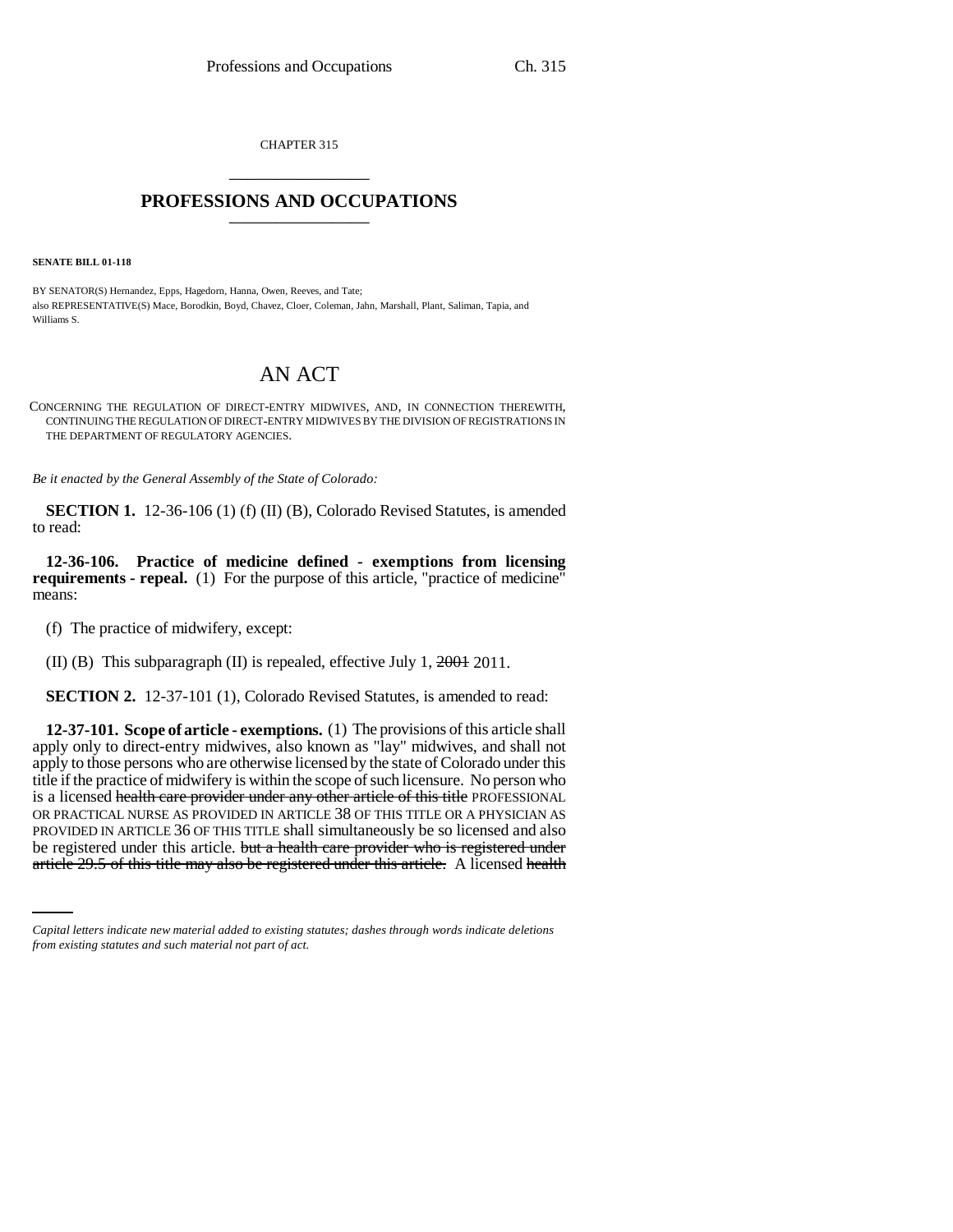## Ch. 315 Professions and Occupations

care provider PROFESSIONAL OR PRACTICAL NURSE AS PROVIDED IN ARTICLE 38 OF THIS TITLE OR PHYSICIAN AS PROVIDED IN ARTICLE 36 OF THIS TITLE who holds a license in good standing may relinquish said license and subsequently be registered under this article. It is the intent of the general assembly that health care be provided pursuant to this article as an alternative to traditional licensed health care and not for the purpose of enabling providers of traditional licensed health care to circumvent the regulatory oversight to which they are otherwise subject under any other article of this title.

**SECTION 3.** 12-37-102 (1), Colorado Revised Statutes, is amended to read:

**12-37-102. Definitions.** As used in this article, unless the context otherwise requires:

(1) "Direct-entry midwife" means a person who practices traditional, direct-entry midwifery as defined in subsection (2) of this section. for compensation.

**SECTION 4.** 12-37-103 (5) (d) and (5) (e), Colorado Revised Statutes, are amended, and the said 12-37-103 is further amended BY THE ADDITION OF A NEW SUBSECTION, to read:

**12-37-103. Requirement for registration with the division of registrations annual fee - grounds for revocation - repeal.** (5) To qualify to register, a direct-entry midwife shall have successfully completed an examination evaluated and approved by the director as an appropriate test to measure competency in the practice of direct-entry midwifery, which examination shall have been developed by a person or entity other than the director or the division and the acquisition of which shall require no expenditure of state funds. The national registry examination administered by the midwives' alliance of North America, incorporated, shall be among those evaluated by the director. The director is authorized to approve any existing test meeting all the criteria set forth in this subsection (5). In addition to successfully completing such examination, a direct-entry midwife shall be deemed qualified to register if such person has:

(d) Acquired practical experience  $\frac{1}{2}$  in a home setting, including, at a minimum, apprenticeship providing experience with the conduct of one hundred prenatal examinations on no fewer than thirty different women and observation of thirty births;

(e) Following completion of the education, training, and experience enumerated in paragraphs (a) to (d) of this subsection  $(5)$ , supervised participation PARTICIPATED as the primary A birth attendant, including rendering care from the prenatal period through the postpartum period, in connection with no less than thirty births; and

(6) EFFECTIVE JULY 1, 2003, IN ORDER TO BE DEEMED QUALIFIED TO REGISTER, A DIRECT-ENTRY MIDWIFE SHALL HAVE GRADUATED FROM AN ACCREDITED MIDWIFERY EDUCATIONAL PROGRAM OR OBTAINED A SUBSTANTIALLY EQUIVALENT EDUCATION APPROVED BY THE DIRECTOR. SUCH EDUCATIONAL REQUIREMENT SHALL NOT APPLY TO DIRECT-ENTRY MIDWIVES WHO HAVE REGISTERED WITH THE DIVISION OF REGISTRATIONS BEFORE JULY 1, 2003.

**SECTION 5.** 12-37-105, Colorado Revised Statutes, is amended BY THE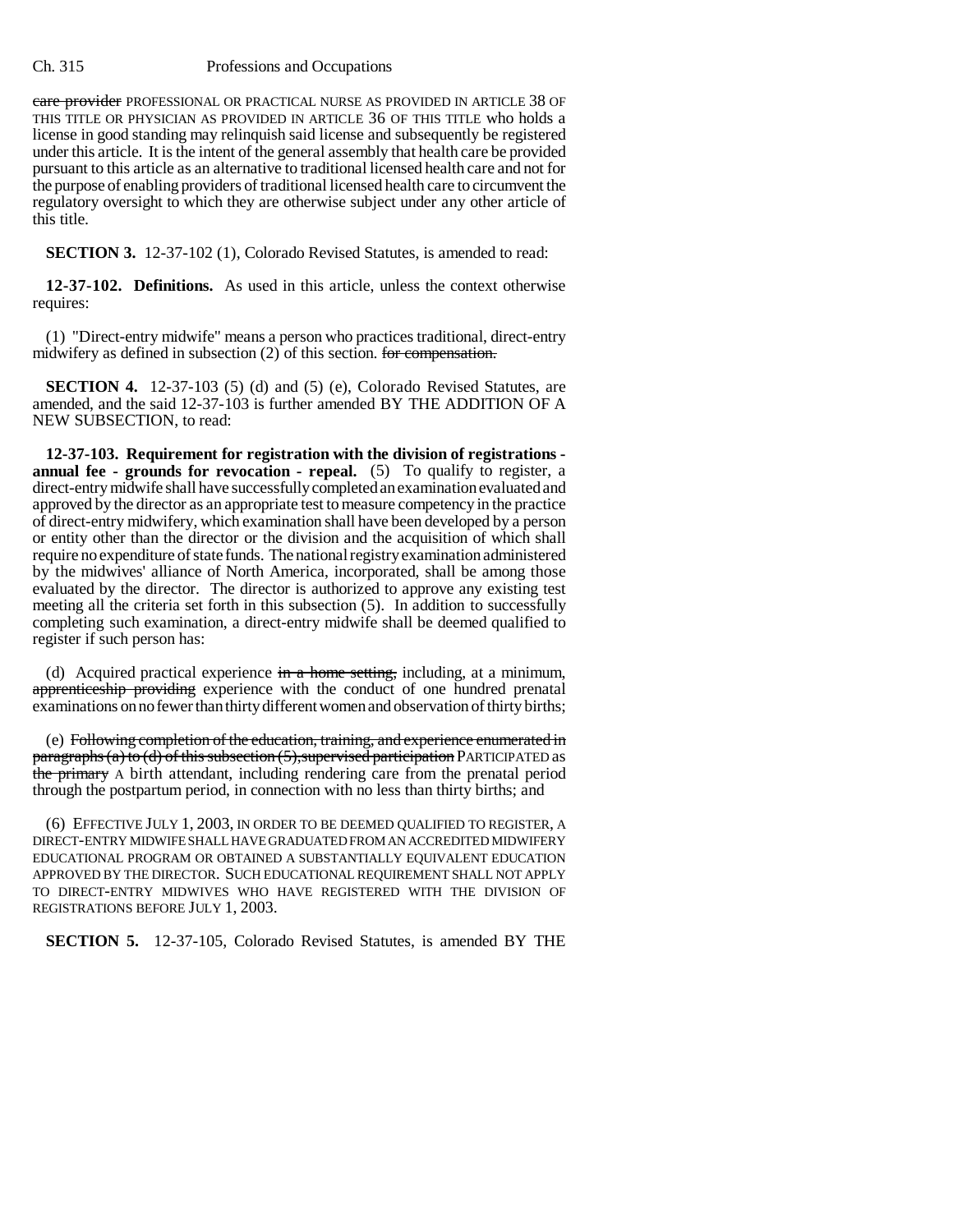## ADDITION OF A NEW SUBSECTION to read:

**12-37-105. Prohibited acts - practice standards - informed consent emergency plan - risk assessment - referral.** (14) A DIRECT-ENTRY MIDWIFE IS PROHIBITED FROM PRACTICING BEYOND THE SCOPE OF EDUCATION AND TRAINING OR FROM PRACTICING WITH A MENTAL OR PHYSICAL IMPAIRMENT SUFFICIENT TO RENDER THE REGISTRANT UNABLE TO PERFORM MIDWIFERY SERVICES WITH REASONABLE SKILL AND WITH SAFETY TO THE PATIENT.

**SECTION 6.** 12-37-107 (3) (f) and (4), Colorado Revised Statutes, are amended to read:

**12-37-107. Disciplinary action authorized - grounds for discipline.** (3) The director has the power to deny, revoke, or suspend any registration or to issue a letter of admonition or place a registrant on probation for any of the following acts or omissions:

(f) Has had a license or registration to practice direct-entry midwifery or any other health care occupation suspended or revoked in any jurisdiction. A certified copy of the order of suspension or revocation shall be prima facie evidence of such suspension or revocation.

(4) Any proceeding to deny, suspend, or revoke a registration or place a registrant on probation shall be conducted pursuant to sections 24-4-104 and 24-4-105, C.R.S. Such proceeding may be conducted by an administrative law judge designated pursuant to part 10 of article 30 of title 24, C.R.S. ANY FINAL DECISION OF THE DIRECTOR SHALL BE SUBJECT TO JUDICIAL REVIEW BY THE COURT OF APPEALS PURSUANT TO SECTION 24-4-106 (11), C.R.S.

**SECTION 7.** 12-37-110, Colorado Revised Statutes, is amended to read:

**12-37-110. Repeal of article.** (1) This article is repealed, effective July 1, 2001 2011.

(2) Prior to such repeal, the registering of direct-entry midwives by the division of registrations shall be reviewed as provided in section 24-34-104, C.R.S.

**SECTION 8.** 13-4-102 (2), Colorado Revised Statutes, is amended BY THE ADDITION OF A NEW PARAGRAPH to read:

**13-4-102. Jurisdiction.** (2) The court of appeals shall have initial jurisdiction to:

(ii) REVIEW ALL FINAL ACTIONS AND ORDERS APPROPRIATE FOR JUDICIAL REVIEW OF THE DIRECTOR OF THE DIVISION OF REGISTRATIONS AS PROVIDED IN SECTION 12-37-107 (4), C.R.S.

**SECTION 9. Repeal.** 24-34-104 (30) (a) (V), Colorado Revised Statutes, is repealed as follows:

**24-34-104. General assembly review of regulatory agencies and functions for termination, continuation, or reestablishment.** (30) (a) The following functions